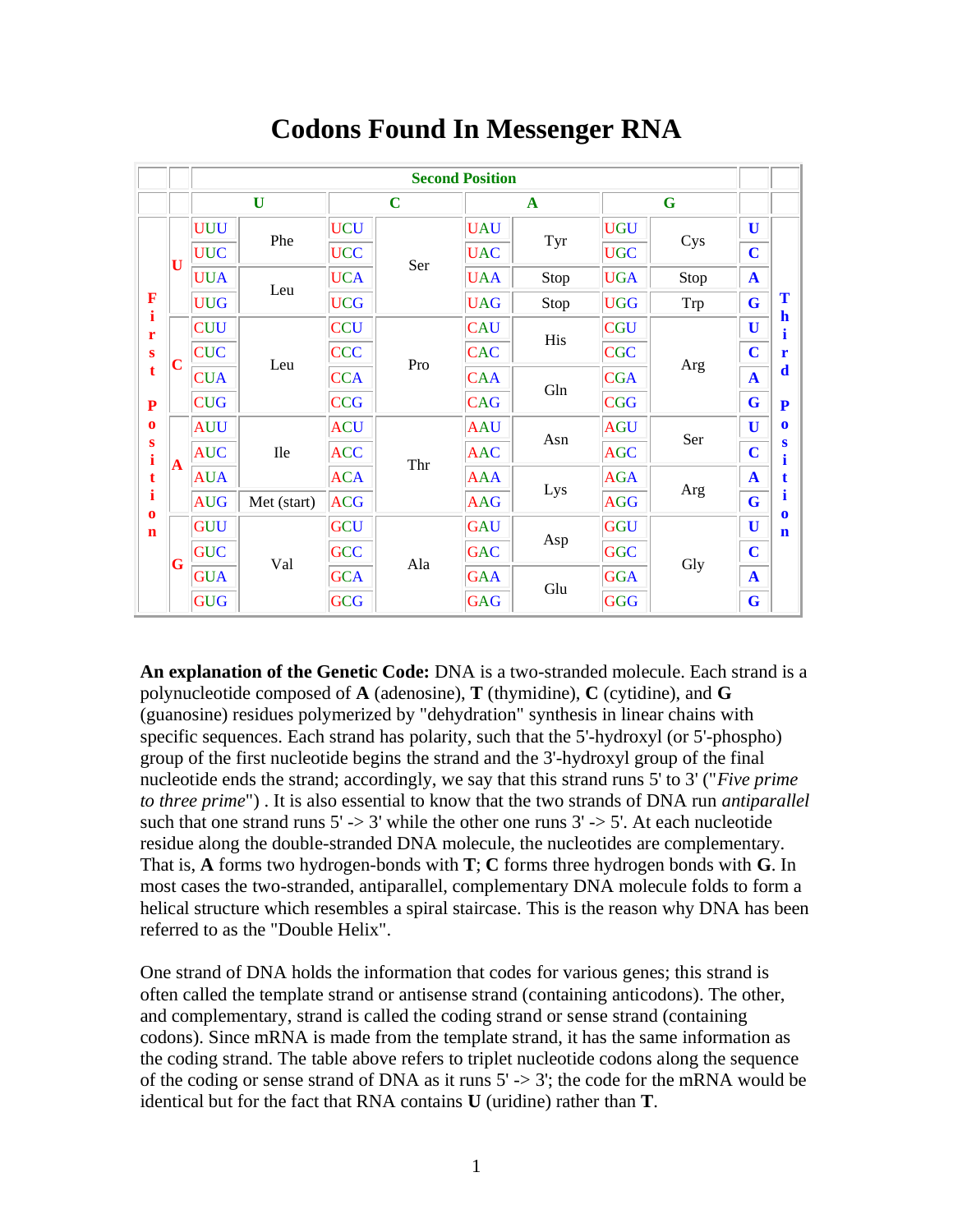An example of two complementary strands of DNA would be:

| $(5' \rightarrow 3')$ ATGGAATTCTCGCTC | (Coding, sense strand)           |
|---------------------------------------|----------------------------------|
| $(3' < 5')$ TACCTTAAGAGCGAG           | (Template, antisense strand)     |
| $(5' \rightarrow 3')$ AUGGAAUUCUCGCUC | (mRNA made from Template strand) |

Since amino acid residues of proteins are specified as triplet codons, the protein sequence made from the above example would be Met-Glu-Phe-Ser-Leu... (MEFSL...).

Practically, codons are "decoded" by transfer RNAs (tRNA) which interact with a ribosome-bound messenger RNA (mRNA) containing the coding sequence. There are 64 different tRNAs, each of which has an anticodon loop (used to recognize codons in the mRNA). 61 of these have a bound amino acyl residue; the appropriate "charged" tRNA binds to the respective next codon in the mRNA and the ribosome catalyzes the transfer of the amino acid from the tRNA to the growing (nascent) protein/polypeptide chain. The remaining 3 codons are used for "punctuation"; that is, they signal the termination (the end) of the growing polypeptide chain.

Lastly, the Genetic Code in the table above has also been called "The Universal Genetic Code". It is known as "universal", because it is used by all known organisms as a code for DNA, mRNA, and tRNA. The universality of the genetic code encompases animals (including humans), plants, fungi, archaea, bacteria, and viruses. However, all rules have their exceptions, and such is the case with the Genetic Code; small variations in the code exist in mitochondria and certain microbes. Nonetheless, it should be emphasized that these variances represent only a small fraction of known cases, and that the Genetic Code applies quite broadly, certainly to all known nuclear genes.

## **Codon Tables**

## Third Position

|    |         |    | Α   | С   | G   | U   |
|----|---------|----|-----|-----|-----|-----|
|    |         | ΑA | Lys | Asn | Lys | Asn |
| F  |         | AС | Thr | Thr | Thr | Thr |
| i  |         | AG | Arq | Ser | Arg | Ser |
| r  |         | AU | Ile | Ile | MET | Ile |
| S  | P       | CA | Gln | His | Gln | His |
| t  | $\circ$ | CC | Pro | Pro | Pro | Pro |
|    | S       | CG | Arq | Arq | Arq | Arq |
| &. | i       | CU | Leu | Leu | Leu | Leu |
|    | t.      | GA | Glu | Asp | Glu | Asp |
| S  | i       | GC | Ala | Ala | Ala | Ala |
| e  | $\circ$ | GG | Gly | Gly | Gly | Gly |
| C  | n       | GU | Val | Val | Val | Val |